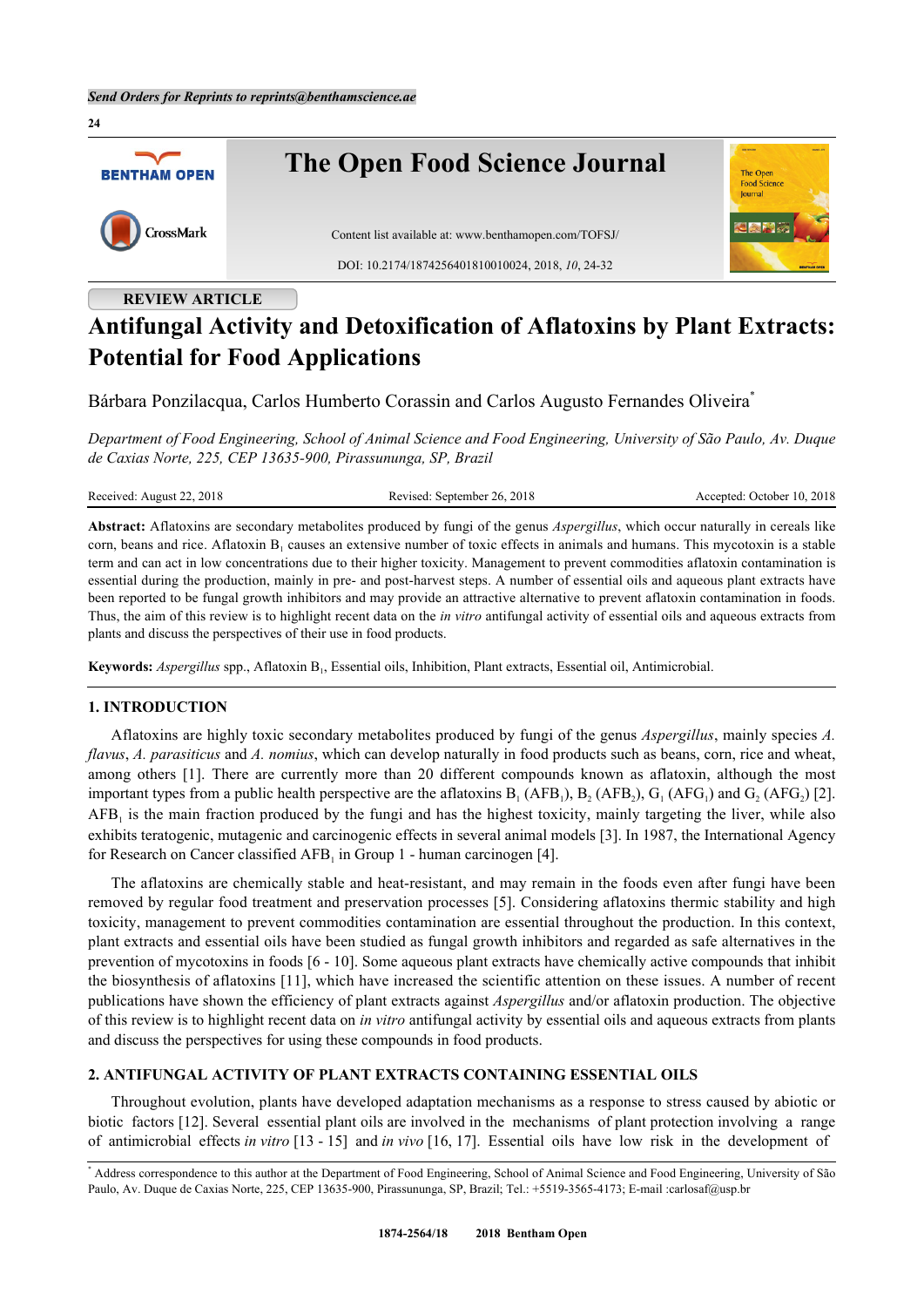antimicrobial resistance and are nontoxic, being classified as GRAS (generally recognized as safe) by the United States Food and Drug Administration [\[18](#page-6-1)]. Essential oils damage the enzymatic system of fungi cells by reducing the synthesis of proteins and structural compounds. The mechanism action is denaturing enzymes responsible for spore germination and interfering with amino acids involved in germination [[19](#page-6-2)]. Some compounds, such as monoterpenes and limonene, have been identified as potential inhibitors of pectin methylsterase, which is responsible for building the main components of the cell wall in fungi [\[20](#page-6-3)]. The greatest difficulty of studies on the antifungal activity of essential oils depends on the sufficient production of the raw materials. In this context, different processes have been used for extraction, such as classical methods including hydro-distillation [[7\]](#page-5-12), effleurage [[21](#page-6-4)], organic solvent extraction [\[8](#page-5-13)] and maceration [[11\]](#page-5-7). Laboratory-scale techniques like Clevenger distillation and innovative methods such as microwave and supercritical fluid also are being studied [[22\]](#page-6-5).

Studies attempting to understand the mechanisms of action and toxicological safety of the use of plants are still scarce, preventing more effective use of these compounds in agriculture, livestock production and the industry. Essential oils antimicrobial actions involve several chemical compounds found in plants, and this activity cannot be attributed to a single cell mechanism, but a set of them [\[23](#page-6-6)]. Vilela *et al*. [[24\]](#page-6-7) tested *Eucalyptus globulus* (common eucalyptus) essential oil and its main component alone (1,8-cineol) against *A. flavus* and *A. parasiticus.* They observed that 1,8-cineol has lower antifungal activity than the essential oil. These findings suggest that other components found in lower levels in the oil may be critical for promoting synergism and enhancing the effects [[25\]](#page-6-8).

Essential oils have two different modes of action: reduced fungal growth or aflatoxin biosynthesis and secretion. Therefore, inhibition of AFB<sub>1</sub> production may not be completely attributed to reduced fungal growth. Tian *et al.* [[26](#page-6-9)] demonstrated that 5 µL/mL and 4 µL/mL of essential oils from *Cicuta virosa* L. var. *latisecta* were sufficient for antifungal and anti-aflatoxigenic activities of *A. flavus*, respectively. However, another study [[27](#page-6-10)] reported that the oil extract from *Carum carvi* L. was only effective in reducing aflatoxin inhibition, with no effect on *A. parasiticus* growth. Essential oils prepared from flowers, herbs, seeds, leaves and roots have different inhibitory activities against the growth of toxigenic fungi (*A. flavus* and *A. parasitucus*), and aflatoxin production. Table **[1](#page-1-0)** presents an overview of plants containing essential oils from the most commonly studied plant species that have antifungal effects *in vitro*. Inhibition reported in those studies varied from 48 to 100%, with a huge variation among the extract's concentrations used in the assays ( $0.25$  to  $3,000 \mu g/mL$ ). The variation in the results may be partially attributable to different processes used for extraction in each experiment, leading to different concentrations of essential oils in the extracts. However, strong antifungal activities at lower extract concentrations (0.25 to 5.0  $\mu$ L/mL) were reported for extracts from *Ageratum conyzoides* [\[28](#page-6-11)], *Carum carvi* [\[54](#page-7-0)], *Origanum vulgare* [[17\]](#page-6-0) and *Rosmarinus officinalis* [[17\]](#page-6-0);

| <b>Plant Species (Part Used)</b>  | <i><b>Aspergillus Species</b></i> | Conditions of the Assay <sup>1</sup>  | <b>Highest Fungal</b><br>Inhibition $(\% )$ | Extract<br>Concentration<br>$(\mu g/mL)^2$ | Reference |
|-----------------------------------|-----------------------------------|---------------------------------------|---------------------------------------------|--------------------------------------------|-----------|
| <i>Ageratum conyzoides</i> (leaf) | A. flavus                         | Sabouraud agar, 25°C, 5 days          | 48                                          | $5.0^3$                                    | [28]      |
| Carum carvi (leaf)                | A. flavus                         | Potato dextrose agar, 21°C, 7 days    | 95                                          | 1.0                                        | $[27]$    |
| Chenopodium ambrosioides (leaf)   | A. flavus                         | Czapek agar, 28°C, 7 days             | 100                                         | 100                                        | $[35]$    |
| Daucus carota (ripe fruit)        | A. flavus                         | Malt extract infusion, 28°C, 72 hours | 100                                         | 10                                         | [15]      |
| Daucus carota (green fruit)       | A. flavus                         | Malt extract infusion, 28°C, 72 hours | 100                                         | 25                                         | [15]      |
| Daucus carota (flower, leaf)      | A. flavus                         | Malt extract infusion, 28°C, 72 hours | 100                                         | 150                                        | $[15]$    |
| <i>Foeniculum vulgare</i> (leaf)  | A. flavus<br>A. parasitucus       | Potato dextrose agar, 28°C, 7-14 days | 100<br>100                                  | 3,000<br>2,000                             | $[13]$    |
| Ocimum basilicum (leaf)           | A. flavus<br>A. parasitucus       | Potato dextrose agar, 28°C, 7-14 days | 100<br>100                                  | 3,000<br>3,000                             | [13]      |
| Origanum vulgare (leaf, stem)     | A. flavus                         | Sabouraud agar, 28°C, 7 days          | 98                                          | $0.25^{3}$                                 | $[17]$    |
| Rosmarinus officinalis (leaf)     | A. flavus                         | Sabouraud agar, 28°C, 7 days          | 98                                          | $1.0^3$                                    | $[17]$    |
| Syzygium aromaticum (leaf, stem)  | A. flavus                         | Potato dextrose agar, 25°C, 5 days    | 87                                          | 500                                        | $[31]$    |
| Thymus vulgaris (leaf, stem)      | A. flavus                         | Potato dextrose agar, 25°C, 5 days    | 100                                         | 350                                        | $[31]$    |

<span id="page-1-0"></span>**Table 1. Plant extracts containing essential oils with** *in vitro* **antifungal activity against** *A. flavus* **and** *A. parasiticus.*

<sup>1</sup> Culture medium, temperature and time of incubation used in each assay.

<sup>2</sup> Values refer to the plant extract concentrations that resulted in the highest percentage of fungal growth inhibition.

<sup>3</sup> Values expressed in  $\mu L/mL$ .

*A. conyzoides* (baume, chick weed) is a popular medicinal plant in Brazil. Therapeutic properties have been attributed to volatile, terpenes and coumarins, and non-volatile phenolic acids and flavonoids. Nogueira *et al*. [[28](#page-6-11)]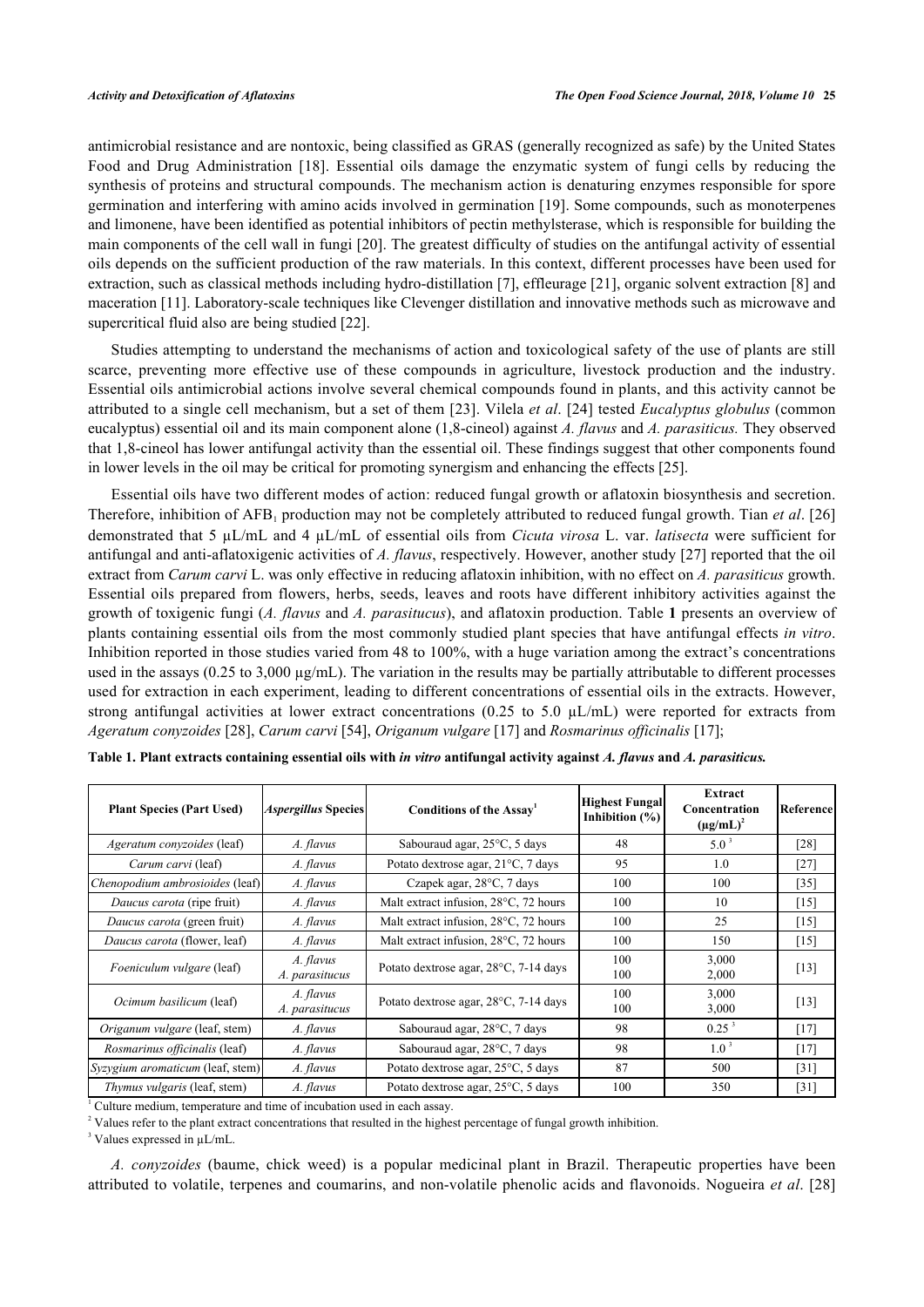found nearly 48% inhibition of *A. flavus* growth in Sabouraud agar with 5.0 µL in a 6mm diameter of filter paper disk of the *A. conyzoides* extract. The component found in the highest concentration in the extract was precocene II (46.3%). Studies using *Rosmarinus officinalis* (rosemary) [[29](#page-6-14)], which also has a large amount of precocene II, demonstrated important changes in the mitochondria and endomembrane system of fungal cells. The antifungal action of these plants is attributed to the presence of this substance, as well as its synergistic action with other compounds (*e.g.*, carvacrol, in the case of rosemary). *C. carvi* (caraway) is an important member of the Apiaceae family, which includes carrot and fennel. Studies demonstrated that *C. carvi* lacks inhibitory activity against *A. parasiticus* growth, although it can affect  $AFB<sub>1</sub>$ and  $AFG<sub>1</sub>$  production [[27](#page-6-10)]. The main components of this plant are myristicin and dillapiole (two phenylpropanoids) which are responsible for the inhibition of aflatoxin production [\[29](#page-6-14)].

Plants in the family Lamiaceae have been drawing huge attention from the scientific community [\[30](#page-6-15), [31](#page-6-13)]. They have two types of phenols, carvacrol and thymol. Studies have demonstrated that these substances are able to inhibit the growth of a wide range of microorganisms, including fungi and bacteria [[15](#page-5-10), [32](#page-6-16)]. These two classes of compounds affect the integrity of the cell membrane in microorganisms, thus changing the pH homeostasis and the inorganic ion balance [\[33\]](#page-6-17). Carvacrol is found in the highest percentage in *Origanum* spp., ranging from 50 to 86% depending on the species [[34\]](#page-6-18). This plant has been widely employed for a long time as a therapeutic agent and as an antioxidant in the food industry. However, its antimicrobial and anti-aflatoxin characteristics are still issues that should be studied due to conflicting results described in different studies [[14\]](#page-5-14).

There is evidence that other plant extracts also inhibit *Aspergillus* spp. growth, although at much higher concentrations. *Chenopodium ambrosioides* (Mexican tea, wormseed) is used in the treatment of respiratory and digestive problems in Central and South America. It originated in Mexico and belongs to the Amaranthaceae family. Kumar *et al.* [[35\]](#page-6-12) demonstrated that the essential oil from its leaves (100 µg/mL) caused the lysis of mycelia and spores, thereby reducing aflatoxin production of two aflatoxigenic strains of *A. flavus*, Navjot 4NSt and Saktiman 3NSt (procured from Mycotoxin Laboratory, University of Bhagalpur, India). *Foeniculum vulgare* (fennel) has been widely known and used as a medicinal plant for many years. The roots of this plant contain approximately 90% dillapiol, which maybe responsible for the inhibitory action of  $AFG<sub>1</sub>$  production [[36\]](#page-7-1). However, it has been reported that high concentrations (2,000-3,000 µg/mL) of *F. vulgare* extracts are required for growth inhibition of *A. flavus* and *A.* parasiticus [\[13](#page-5-9)]. Alinezhad *et al.* [[37](#page-7-2)] reported 99% inhibition of AFB<sub>1</sub> and AFG<sub>1</sub> production. The authors attributed the effects to the most prevalent components in the oil, 1,8-cineole, limonene, trans-anethole, and fenchone, whose antifungal activities are well described in the literature [[20](#page-6-3)[,24](#page-6-7),[36](#page-7-1)]. The essential oil from *Ocimum basilicum* (basil) at a concentration of 3,000 µg/mL had fungistatic and fungicidal activity against *A. parasiticus* and *A*. *flavus* strains [[13\]](#page-5-9). These effects are attributed to the two substances found in the highest concentration in the oil, estragole (50%) and ocimene (11.2%), which are known for their antifungal activity [[13](#page-5-9)]. Soković *et al*. [\[15](#page-5-10)] carried out studies with the flowers, stems, leaves, roots and seeds of *Daucus carota* (wild carrot) and their potential inhibition effect on fungal and bacterial growth. Results showed that fungi are more sensitive than bacteria to the essential oils of this species of plant. The analysis of the main components of the oil showed two important terpenes in high concentrations (α-pinene and sabinene), to which the antifungal activity of the oil may be attributed.

#### **3. EFFECT OF PLANT EXTRACTS CONTAINING ESSENTIAL OILS ON AFLATOXIN BIOSYNTHESIS**

The results from several *in vitro* studies on plant extracts containing essential oils with inhibitory activity against aflatoxin production by *Aspergillus* species are presented in Table **[2](#page-2-0)**. Similar to the antifungal activity of plant extracts, the concentrations of the extract reported for total inhibitory effect against aflatoxin production varied markedly among different studies, from 0.1 to 2.5  $\mu$ L/mL, or 100 to 50,000  $\mu$ g/mL.

<span id="page-2-0"></span>**Table 2. Plant extracts containing essential oils with total (100%)** *in vitro* **inhibitory activity against the aflatoxin production by** *Aspergillus* **species.**

| <b>Plant Species (Part Used)</b>  | <b>Aspergillus Species</b> | Conditions of the Assay <sup>1</sup> | Extract Concentration $(\mu g/mL)^2$ | Reference |
|-----------------------------------|----------------------------|--------------------------------------|--------------------------------------|-----------|
| <i>Ageratum conyzoides</i> (leaf) | A. flavus                  | YES broth, 25°C, 5 days              | 0.1                                  | [28]      |
| Chenopodium ambrosioides (leaf)   | A. flavus                  | SMKY broth, 28°C, 10 days            | 100                                  | [35]      |
| Cinnamomum tamala (leaf)          | A. flavus                  | SMKY broth, 27°C, 10 days            | $0.75$ <sup>3</sup>                  | [39]      |
| Cuminum cyminum (seed)            | A. flavus                  | SMKY broth, 27°C, 10 days            | $0.5^{\circ}$                        | [32]      |
| Curcuma longa (leaf)              | A. flavus                  | YES broth, 27°C, 7 days              | 5.000                                | [44]      |
| Lippia alba (leaf)                | A. flavus                  | SMKY broth, 28°C, 10 days            | 0.6                                  | [38]      |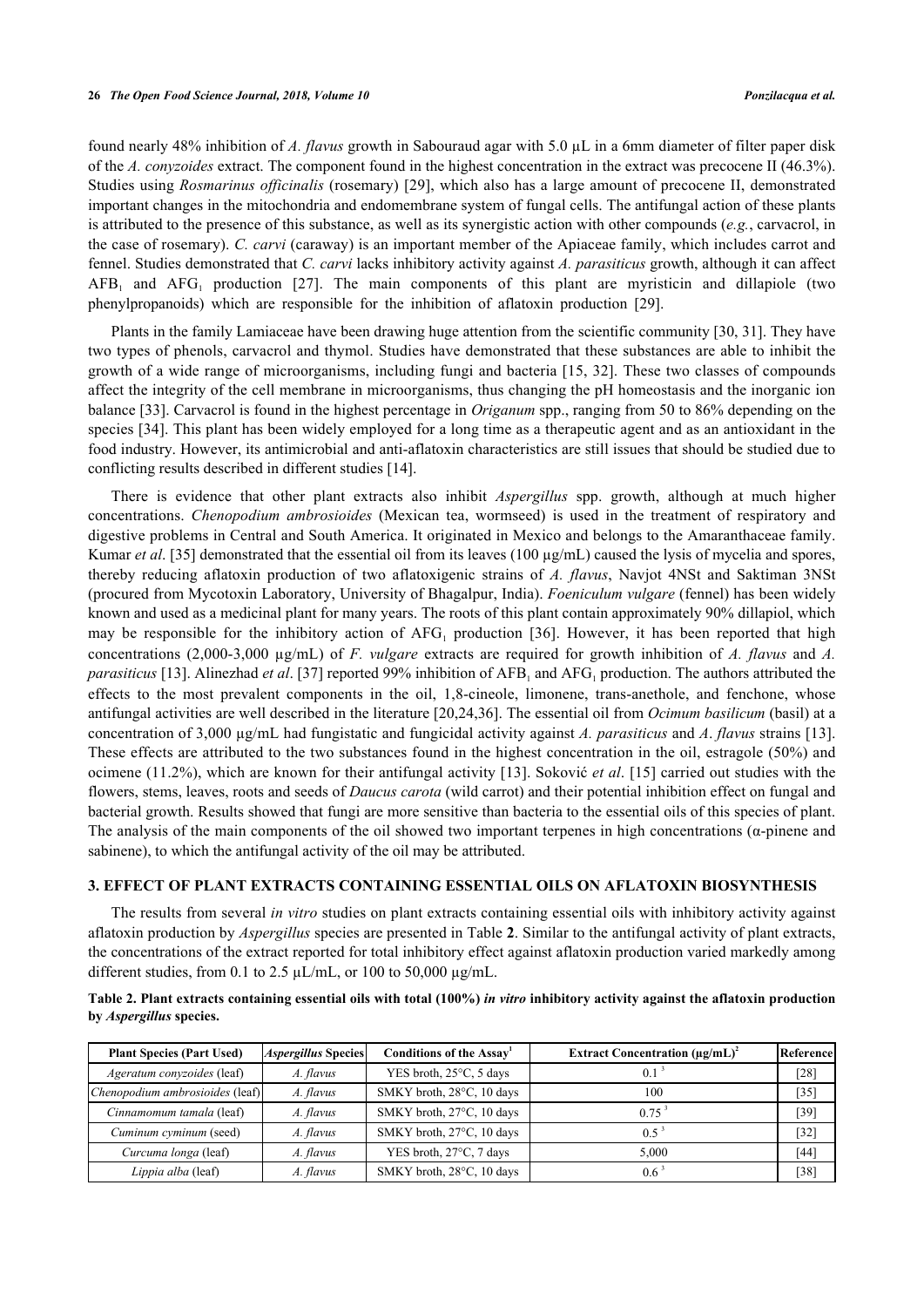| <b>Plant Species (Part Used)</b>     | <i><b>Aspergillus Species</b></i> | Conditions of the Assay         | <b>Extract Concentration (ug/mL)<sup>2</sup></b> | Reference |
|--------------------------------------|-----------------------------------|---------------------------------|--------------------------------------------------|-----------|
| Mentha spicata (leaf, stem)          | A. flavus                         | SMKY broth, 27°C, 7 days        | $0.9^{\circ}$                                    | [41]      |
| Ocimum basilicum (leaf)              | A. parasiticus                    | Palm kernel broth, 28°C, 7 days | 50,000                                           | [56]      |
| Origanum majorana (leaf)             | A. flavus                         | SMKY broth, 27°C, 10 days       |                                                  | [16]      |
| <i>Rosmarinus officinalis</i> (leaf) | A. flavus                         | YES broth, 28°C, 7 days         | 450                                              | [29]      |
| Trachyspermum ammi (fruit)           | A. flavus                         | SMKY broth, 27°C, 10 days       | 0.75                                             | [45]      |

*(Table 2) contd.....*

<sup>1</sup> Culture medium, temperature and time of incubation used in each assay.

<sup>2</sup> Values refer to the plant extract concentrations that resulted in total (100%) inhibition of aflatoxin production.

<sup>3</sup> Values expressed in  $\mu L/mL$ .

*A. conyzoides* extracts showed the greatest inhibition capacity on aflatoxin production by *A. flavus*, at concentrations above 0.1 µg/mL [\[28](#page-6-11)]. The essential oils from *Lippia alba*, a species belonging to Verbenaceae family, caused complete inhibition *in vitro* of the AFB<sub>1</sub> production at the concentration tested, 0.6 to 1.0 µg/mL [\[38\]](#page-7-5). *Cinnamomum tamala* was effective against aflatoxin production by *A*. *flavus* at very low concentration, 0.75 µg/mL[[39](#page-7-3)]. In this study, the aflatoxigenic activity was attributed to the compound with the highest concentration in the plant, eugenol (45.6%). The leaves from *C. zeylanicum*, another plant also belonging to the family Lauraceae, and widely used as condiment and flavoring of cooked foods, had similar antifungal activity [\[40\]](#page-7-8). The authors [[40\]](#page-7-8) also noted that high levels of eugenol were present in the leaf extracts (87.3%) and that 2.0  $\mu$ L of the extract resulted in 100% inhibition of the fungal activity.

*Cuminum cyminum* (cumin) is one of the most known spices in the world, commonly found in oriental food preparations. Kedia *et al*. [[32\]](#page-6-16) investigated the applicability of these essential oils as an antifungal agent in foods and found that 0.5 μg/mL inhibited AFB<sub>1</sub> production. The same research group also demonstrated the potential of *Mentha spicata* (spearmint), a native species from Africa belonging to the family Lamiaceae. Although 13 compounds were identified in the essential oil composition of spearmint, the major components were carvone (59%) and the limonene (26%), and the minimum concentration of the extract to inhibit  $AFB<sub>1</sub>$  production was 0.9 µg/mL [[41\]](#page-7-6).

*Curcuma longa*, also known as turmeric, is a plant from the southeast of Asia. Food industries use this spice as a seasoning and coloring agent. It is also an essential ingredient of industrialized products, such as mustard. The synergistic and cumulative action of its main component (turmerone) promotes antimicrobial, antifungal, antiinflammatory, and antioxidant activity [[42,](#page-7-9) [43](#page-7-10)]. Ferreira *et al*. [\[44\]](#page-7-4) confirmed the complete inhibitory activity of plant extracts from *C. longa* on production  $AFB_1$  and  $AFB_2$  adding 0.5% (v/v) of the oil on YES medium was 96% and 98.6%, respectively. It has been assumed that the inhibition mechanism is based on cell lipid oxygenation and peroxidation caused by phenolic compounds. Investigations of the essential oil extracted from the fruits of *Trachyspermum ammi* (ajowan), an important member of the Apiaceae family, suggested a strong inhibition effect at  $0.75 \mu L/mL$  on  $AFB_1$  production, and it had no mammalian toxicity when tested *in vivo* in mice [[45\]](#page-7-7). These data highlight the potential of essential oil from *T. ammi* as a food preservative with anti-aflatoxigenic activity.

Studies carried out by Reddy *et al*. [\[11\]](#page-5-7) have shown that aqueous extracts also have chemically active properties against aflatoxin production. These authors elucidated the effect of some dried plant extracts mixed with rice seeds on the production of AFB<sub>1</sub>, and found that extracts from *Allium sativum* (garlic), *Ocimum sanctum* (basil), *Curcuma longa* (turmeric), and *Syzigium aromaticum* (clove) at 5.0 g/kg concentration effectively inhibited aflatoxin production by 75%, 85.7%, 72.2% and 100%, respectively. The use of aqueous extracts is an attractive alternative compared with essential oils which need specific equipment to be extracted. In summary, the potential application of plants extracts has been attracting greater attention in the scientific community because they are biodegradable, environmental friendly, biologically safe, renewable and potentially low-cost [\[46](#page-7-11)].

### **4. PERSPECTIVES FOR USING ESSENTIAL OILS AND PLANT AQUEOUS EXTRACTS IN FOOD PRODUCTS**

In the last 25 years, several studies have attempted to evaluate the efficacy of natural compounds from different species of plants, regional or not, against agricultural pests. Food products such as corn, rice, nuts, beans, wheat, peanuts and chickpeas are the most important agricultural commodities that are affected by fungal contamination and oxidative deterioration during processing, transportation and storage [\[12](#page-5-8)]. There is scant information on methods for application of the plant extracts to effectively prevent the fungal development in foods. However, fumigation is one of the best methods to protect commodities against contamination during storage. Plant extracts fumigation has already been considered an eco-friendly alternative to prevent fungal growth and the production of mycotoxins [[47\]](#page-7-12). The vapor phases of purified essential oils or plant extracts preserve their bioactivity, hence making them highly effective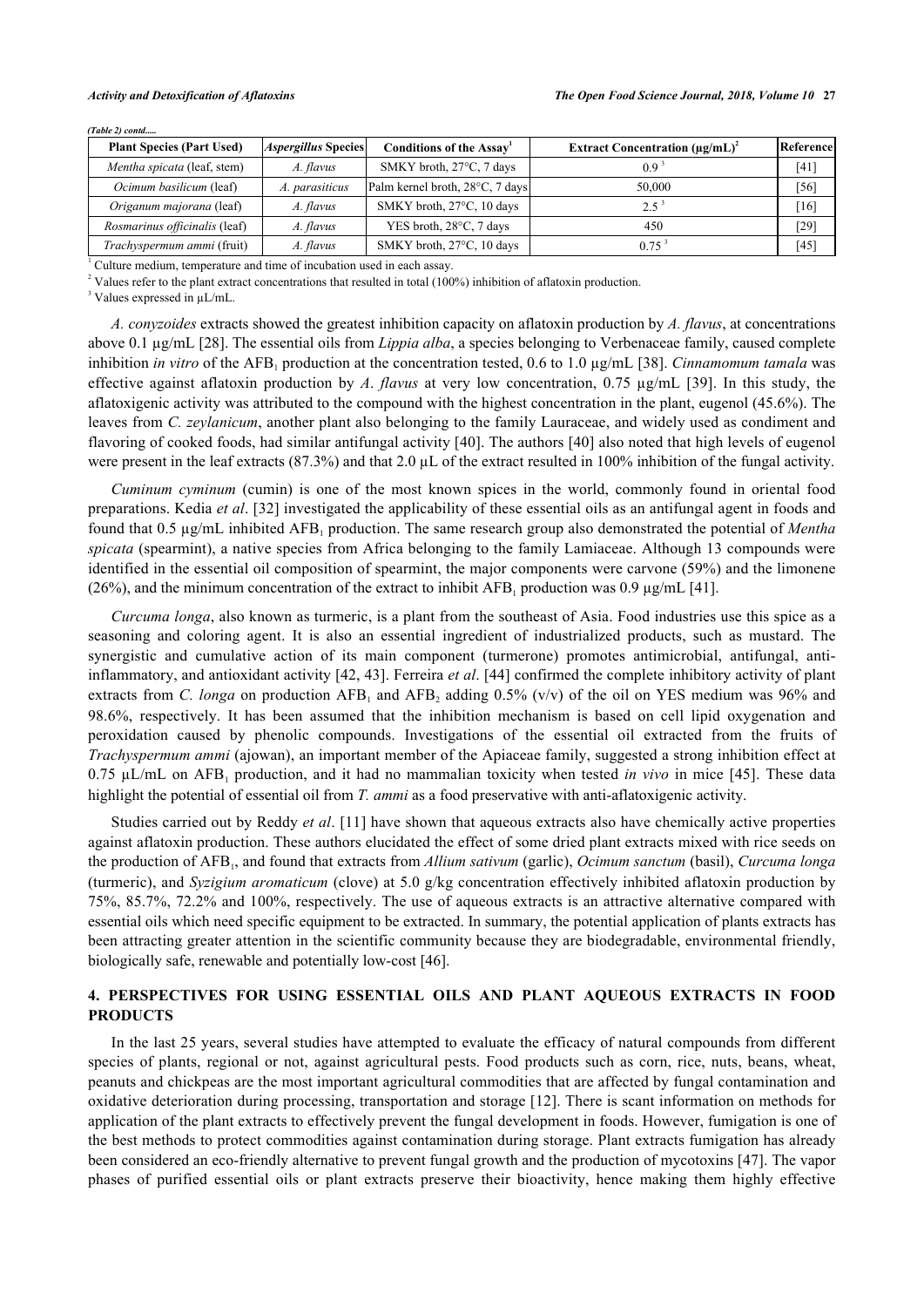fumigants for protecting stored products [[12\]](#page-5-8).

The application of essential oils as antimicrobial and antioxidant agents in food and food packaging has no safety restrictions because they are considered Generally Recognized as Safe (GRAS) by the Food and Drug Administration [\[48](#page-7-13)]. Although the majority of studies evaluating the antifungal activity of plant extracts have been conducted *in vitro* or *in vivo* under laboratory conditions, a few experiments described the efficacy on some grains, fruits and vegetables. Reddy *et al*.[[11](#page-5-7)] observed that fungal development and aflatoxin production were completely inhibited after the application of aqueous extracts from *S. aromaticum* on healthy seeds of a rice cultivar for five days. In another study, wheat and chickpea were stored for one year at 10-46°C and relative humidity of 30-90%. The samples were inoculated with *A. flavus* and then fumigated with essential oils from cumin seed. The percent protection from fungal development was 65.8% for wheat and 75.0% for chickpea [[32\]](#page-6-16). Chickpea was also used in an *in vivo* experiment to evaluate the efficacy of fumigant essential oils from *Cananga odorata*, *Hedychium spicatum*, *O. majorana*, *Coriandrum sativum* and *Commiphora myrrha* [[16\]](#page-5-11). The authors observed that incubation for six months at 28°C and 70% relative humidity resulted in 77.4%, 72.0%, 67.9%, 65.5% and 55.4% protection values, respectively.

Tian *et al*. [\[49](#page-7-14)] evaluated the essential oil from *Anethum graveolens* (dill) as a potential food preservative. The study analyzed wound-inoculated cherry tomatoes with *A. flavus* and healthy tomatoes as *in vivo* models. The essential oil was sprayed and the samples were incubated for 9 days. As a result, fungal development was completely inhibited at 120 µg/mL of essential oil for the contaminated tomatoes and 100 µg/mL for healthy tomatoes. Feng and Zeng [[50](#page-7-15)] demonstrated the efficacy of the *Cassia fistula* (golden shower) essential oil *in vivo* experiments. As an alternative to synthetic chemicals to control the *Alternaria alternata* postharvest contamination, this essential oil demonstrated results with concentrations of 300-500 µg/mL. Anžlovar *et al.* [\[51\]](#page-7-16) showed another example of using essential oil with fumigation technique. Essential oil of thyme was tested for the protection of wheat grain from fungal colonizers (*Alternaria alternata, Alternaria infectoria, Aspergillus flavus, Epicoccum nigrum* and *Fusarium poae*). The fungitoxicity potential was good against all the strains tested. The highest tolerance for the essential oil was *A. flavus*. These results differ from those with the fumigation of *Boswellia carterii* essential oil on *Piper nigrum* fruits (black pepper) [\[47](#page-7-12)]. The authors found an increased protection against *A. flavus* during a 6-month period of storage [\[47](#page-7-12)].

According to write of authors [[52\]](#page-7-17), the major obstacle to the use of essential oils in foodstuffs is the reproducibility of their activity caused by the variations in the bioactive components and their strong aroma which may restrict their applications. Despite this, some studies have demonstrated the efficacy of using plants incorporated without relevant negative effects in foods, as alternative additives with antioxidant and antimicrobial activities [\[53\]](#page-7-18). Azizkhani and Tooryan [\[54](#page-7-0)] tested rosemary and mint extracts incorporated in beef sausage during storage at 4°C, and observed that both extracts were efficient against major spoiling microorganisms including yeasts and molds. Vilela *et al*.[[55](#page-8-1)] demonstrated that application of essential oils from *R. officinalis* and *Laurus nobilis* (laurel) in the packaging of "Maronesa" beef was efficient in reducing spoilage caused by bacteria and fungi. The same study concluded that the addition of this oil also contributed to the fresh beef color, an important point for consumers. These results suggest the potential for further development of methods using essential oils and aqueous plant extracts as antifungal food preservatives.

#### **CONCLUSION**

The development of new reliable techniques to eliminate the aflatoxin contamination of foods and commodities is a very important task for the food industry, as well as for food production. In this context, considerable experimental research has demonstrated that essential oils and aqueous plant extracts inhibit the fungal development and/or the biosynthesis of aflatoxins, hence demonstrating a potential for their use in food products. However, there is limited information available on the use of essential oils or aqueous plant extracts directly on food commodities to prevent *Aspergillus* growth or aflatoxin production. Therefore, more studies are necessary to evaluate the potential application of plant extracts under field conditions, particularly on stored cereals and their manufactured products. As a first step, the procedures for preparation of plant extracts and/or essential oils need standardization. Additionally, further studies are necessary to identify the main active compounds of plant extracts and understand their mechanisms of action, as well to determine the safety levels for their use by the food or feed industry. Some practical aspects of using essential oils and aqueous plant extracts in food products also need to be investigated, especially their potential effects on sensory characteristics of foods, and their shelf life for the maintenance of antifungal properties under different environmental conditions.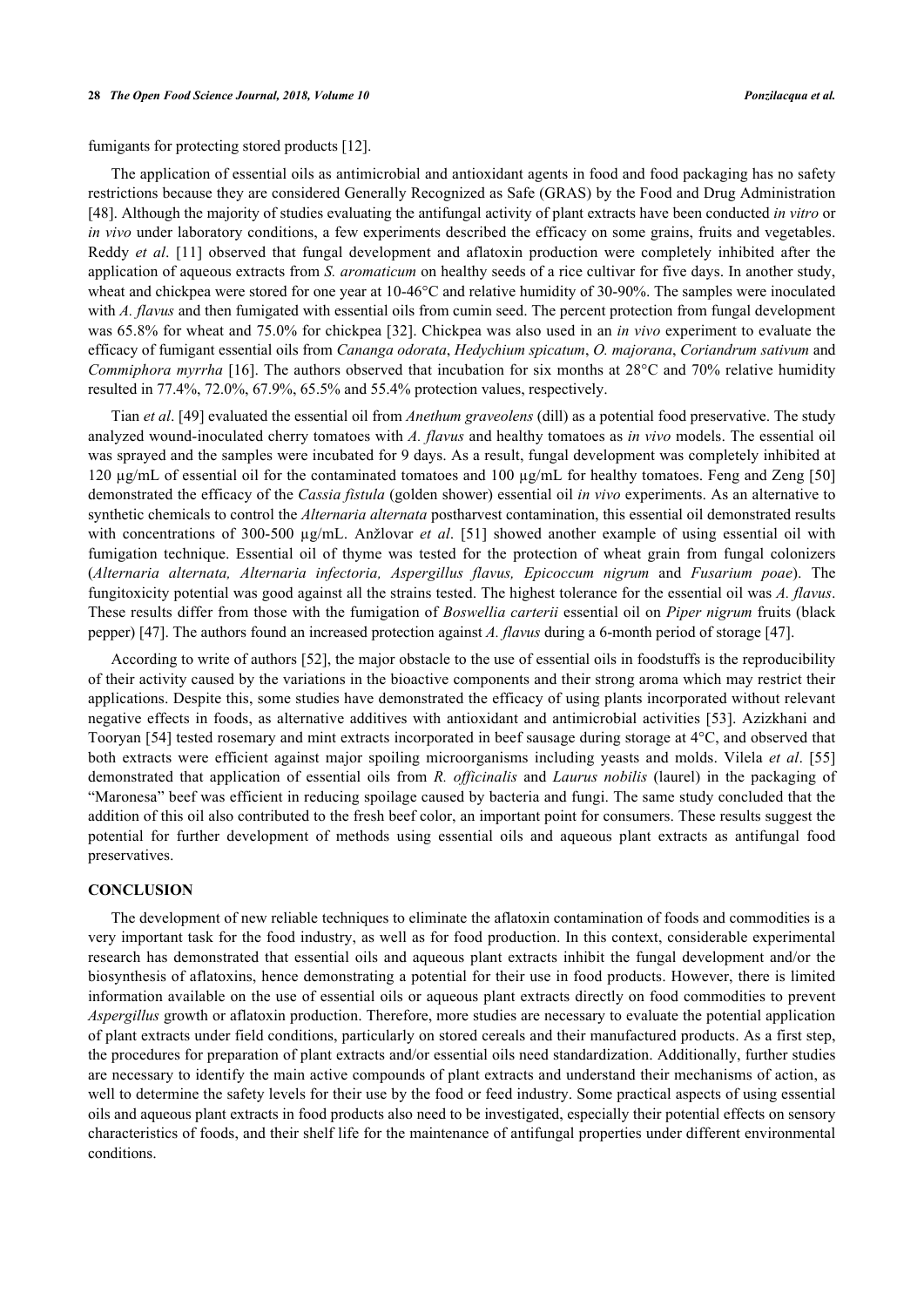#### **CONSENT FOR PUBLICATION**

Not applicable.

### **CONFLICT OF INTEREST**

The authors declare no conflict of interest, financial or otherwise.

#### **ACKNOWLEDGEMENTS**

This study was financed in part by the Coordenação de Aperfeiçoamento de Pessoal de Nível Superior - Brasil (CAPES) - Finance Code 001.

#### **REFERENCES**

- <span id="page-5-0"></span>[1] Bhat R, Rai RV, Karim AA. Mycotoxins in food and feed: Present status and future concerns. Compr Rev Food Sci Food Saf 2010; 9: 57-81. [\[http://dx.doi.org/10.1111/j.1541-4337.2009.00094.x\]](http://dx.doi.org/10.1111/j.1541-4337.2009.00094.x)
- <span id="page-5-1"></span>[2] Mycotoxins: Risks in plant, animal, and human systems. Council Agricul. Sci. Tech. 2003.
- <span id="page-5-2"></span>[3] Oliveira CA, Corassin CH. Aflatoxins In: Mycotoxins and their Implications in Food Safety (pp 6--19) Unitec House, 2 Albert Place, London N3 1QB, UK: Future. 2014.
- <span id="page-5-3"></span>[4] International Agency for Research on Cancer. Monographs on the evaluation of carcinogenic risks to humans. World Health Organization. International monography. Some traditional herbal medicines, some mycotoxins, naphthalene and Styrene 2002.
- <span id="page-5-4"></span>[5] Oliveira CAF, Bovo F, Corassin CH, Jager AV, Reddy KR. Recent trends in microbiological decontamination of aflatoxins in foodstuffs. In: Aflatoxins - Recent Advances and Future Prospects InTech. 2013.
- <span id="page-5-5"></span>[6] El-Habib R. Antifungal activity of some essential oils on *Aspergillus flavus* growth and aflatoxin production. J Food Agric Environ 2005; 1010: 274-9.
- <span id="page-5-12"></span>[7] Sandosskumar R, Karthikeyan M, Mathiyazhagan S, Mhankumar M, Chandrasekar G, Velazhahan R. Inhibition of *Aspergillus flavus* growth and detoxification of aflatoxin B<sub>1</sub> by the medicinal plant zimmu (*Allium sativum* L. × *Allium* cepa L.). World J Microbiol Biotechnol 2007; 23: 1007-14. [\[http://dx.doi.org/10.1007/s11274-006-9327-x\]](http://dx.doi.org/10.1007/s11274-006-9327-x)
- <span id="page-5-13"></span>[8] Patil RP, Nimbalkar MS, Jadhav UU, Dawkar VV, Govindwar SP. Antiaflatoxigenic and antioxidant activity of an essential oil from *Ageratum conyzoides* L. J Sci Food Agric 2010; 90(4): 608-14. [PMID: [20355088\]](http://www.ncbi.nlm.nih.gov/pubmed/20355088)
- [9] Iram W, Anjum T, Iqbal M, Ghaffar A, Abbas M. Mass spectrometric identification and toxicity assessment of degraded products of aflatoxin B<sub>1</sub> and B<sub>2</sub> by *Corymbia citriodora* aqueous extracts. Sci Rep 2015; 5: 14672. [\[http://dx.doi.org/10.1038/srep14672](http://dx.doi.org/10.1038/srep14672)] [PMID: [26423838\]](http://www.ncbi.nlm.nih.gov/pubmed/26423838)
- <span id="page-5-6"></span>[10] Youssef MM, Pham Q, Achar PN, Sreenivasa MY. Antifungal activity of essential oils on *Aspergillus parasiticus* isolated from peanuts. J Plant Prot Res 2016; 56: 139-42. [\[http://dx.doi.org/10.1515/jppr-2016-0021](http://dx.doi.org/10.1515/jppr-2016-0021)]
- <span id="page-5-7"></span>[11] Reddy KRN, Reddy CS, Muralidharan K. Potential of botanicals and biocontrol agents on growth and aflatoxin production by *Aspergillus flavus* infecting rice grains. Food Control 2009; 20: 173-8. [\[http://dx.doi.org/10.1016/j.foodcont.2008.03.009](http://dx.doi.org/10.1016/j.foodcont.2008.03.009)]
- <span id="page-5-8"></span>[12] da Cruz Cabral L, Fernández Pinto V, Patriarca A. Application of plant derived compounds to control fungal spoilage and mycotoxin production in foods. Int J Food Microbiol 2013; 166(1): 1-14. [\[http://dx.doi.org/10.1016/j.ijfoodmicro.2013.05.026\]](http://dx.doi.org/10.1016/j.ijfoodmicro.2013.05.026) [PMID: [23816820](http://www.ncbi.nlm.nih.gov/pubmed/23816820)]
- <span id="page-5-9"></span>[13] Soliman KM, Badeaa RI. Effect of oil extracted from some medicinal plants on different mycotoxigenic fungi. Food Chem Toxicol 2002; 40(11): 1669-75. [\[http://dx.doi.org/10.1016/S0278-6915\(02\)00120-5\]](http://dx.doi.org/10.1016/S0278-6915(02)00120-5) [PMID: [12176092](http://www.ncbi.nlm.nih.gov/pubmed/12176092)]
- <span id="page-5-14"></span>[14] Carmo ES, de Oliveira Lima E, de Souza EL. The potential of *Origanum vulgare* L. (Lamiaceae) essential oil in inhibiting the growth of some food-related *Aspergillus* species. Braz J Microbiol 2008; 39(2): 362-7. [\[http://dx.doi.org/10.1590/S1517-83822008000200030\]](http://dx.doi.org/10.1590/S1517-83822008000200030) [PMID: [24031231](http://www.ncbi.nlm.nih.gov/pubmed/24031231)]
- <span id="page-5-10"></span>[15] Soković M, Stojković D, Glamočlija J, Ciric A, Ristic M, Grubisic D. Susceptibility of pathogenic bacteria and fungi to essential oils of wild *Daucus carota.* Pharm Biol 2009; 47: 38-43. [\[http://dx.doi.org/10.1080/13880200802400535\]](http://dx.doi.org/10.1080/13880200802400535)
- <span id="page-5-11"></span>[16] Prakash B, Singh P, Kedia A, Dubey NK. Assessment of some essential oils as food preservatives based on antifungal, antiaflatoxin,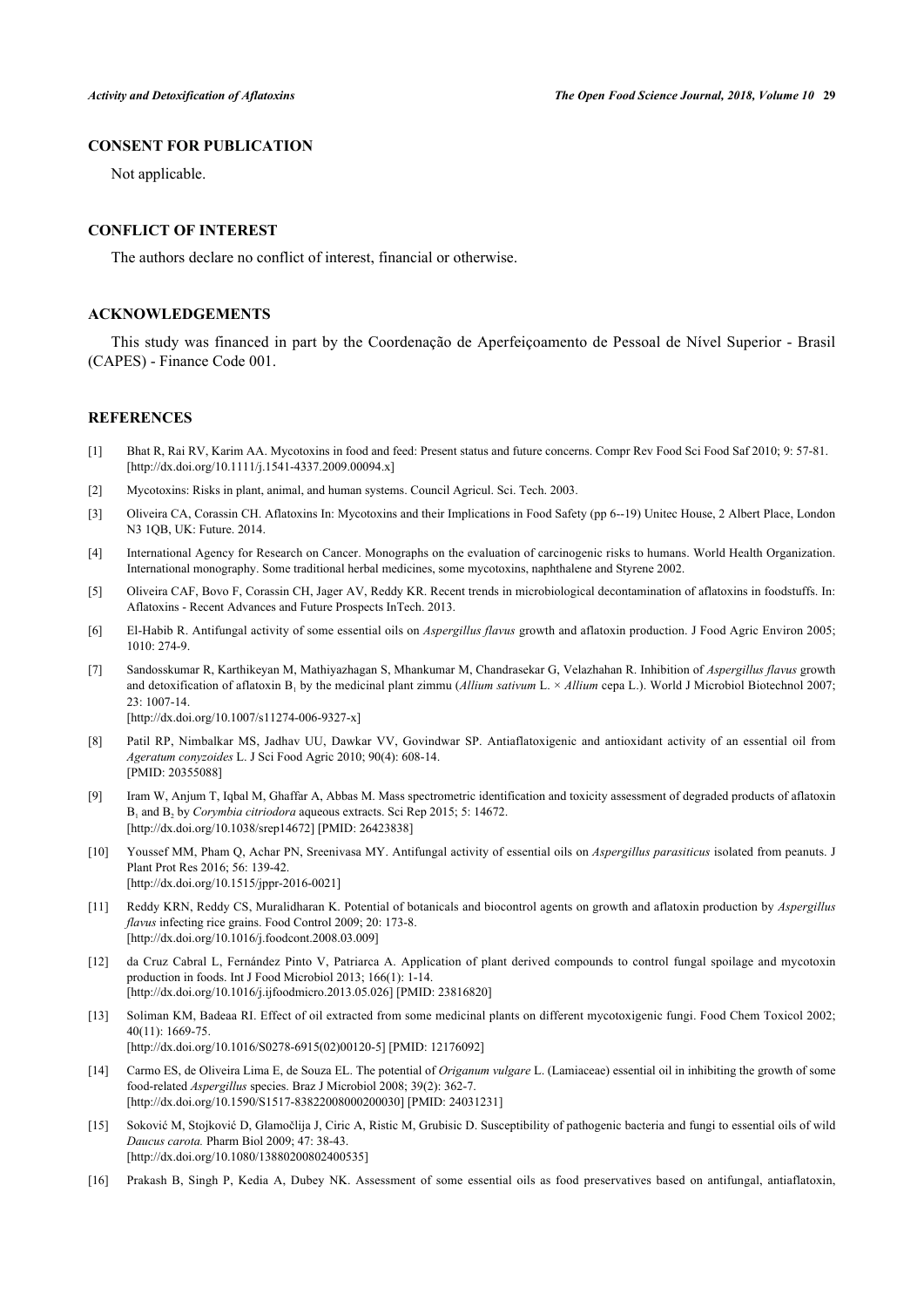antioxidant activities and *in vivo* efficacy in food system. Food Res Int 2012; 49: 201-8. [\[http://dx.doi.org/10.1016/j.foodres.2012.08.020](http://dx.doi.org/10.1016/j.foodres.2012.08.020)]

- <span id="page-6-0"></span>[17] de Sousa LL, de Andrade SCA, Athayde AJAA, *et al.* Efficacy of *Origanum vulgare* L. and *Rosmarinus officinalis* L. essential oils in combination to control postharvest pathogenic *Aspergilli* and autochthonous mycoflora in *Vitis labrusca* L. (table grapes). Int J Food Microbiol 2013; 165(3): 312-8. [\[http://dx.doi.org/10.1016/j.ijfoodmicro.2013.06.001\]](http://dx.doi.org/10.1016/j.ijfoodmicro.2013.06.001) [PMID: [23810954](http://www.ncbi.nlm.nih.gov/pubmed/23810954)]
- <span id="page-6-1"></span>[18] Cardile V, Russo A, Formisano C, *et al.* Essential oils of *Salvia bracteata* and *Salvia rubifolia* from Lebanon: Chemical composition, antimicrobial activity and inhibitory effect on human melanoma cells. J Ethnopharmacol 2009; 126(2): 265-72. [\[http://dx.doi.org/10.1016/j.jep.2009.08.034\]](http://dx.doi.org/10.1016/j.jep.2009.08.034) [PMID: [19715748](http://www.ncbi.nlm.nih.gov/pubmed/19715748)]
- <span id="page-6-2"></span>[19] Nychas GJE. Natural antimicrobials from plants.New Methods of Food Preservation. Glasgow: Blackie Academic and Professional 1995; pp. 59-89.

```
[http://dx.doi.org/10.1007/978-1-4615-2105-1_4]
```
- <span id="page-6-3"></span>[20] Marei GIK, Abdel Rasoul MA, Abdelgaleil SAM. Comparative antifungal activities and biochemical effects of monoterpenes on plant pathogenic fungi. Pestic Biochem Physiol 2012; 103: 56-61. [\[http://dx.doi.org/10.1016/j.pestbp.2012.03.004\]](http://dx.doi.org/10.1016/j.pestbp.2012.03.004)
- <span id="page-6-4"></span>[21] Salomé-Abarca LF, Soto-Hernández RM, Cruz-Huerta N, González-Hernández VA. Chemical composition of scented extracts obtained from *Calendula officinalis* by three extraction methods. Bot Sci 2015; 93: 633-8. [\[http://dx.doi.org/10.17129/botsci.143\]](http://dx.doi.org/10.17129/botsci.143)
- <span id="page-6-5"></span>[22] Dima C, Dima S. Essential oils in foods: extraction, stabilization, and toxicity. Curr Opin Food Sci 2015; 5: 29-35. [\[http://dx.doi.org/10.1016/j.cofs.2015.07.003](http://dx.doi.org/10.1016/j.cofs.2015.07.003)]
- <span id="page-6-6"></span>[23] Kitic D, Stojanovic G, Palic R, Randjelovic V. Chemical composition and microbial activity of the essential oil of *Calamintha nepeta* (L.) Savi ssp. *nepeta* var. *subisodonda* (Borb.) Hayek from Serbia. J Essent Oil Res 2005; 17: 701-3. [\[http://dx.doi.org/10.1080/10412905.2005.9699036\]](http://dx.doi.org/10.1080/10412905.2005.9699036)
- <span id="page-6-7"></span>[24] Vilela GR, de Almeida GS, D'Arce MABR, *et al.* Activity of essential oil and its major compound, 1,8-cineole, from *Eucalyptus globulus* Labill., against the storage fungi *Aspergillus flavus* Link and *Aspergillus parasiticus* Speare. J Stored Prod Res 2009; 45: 108-11. [\[http://dx.doi.org/10.1016/j.jspr.2008.10.006](http://dx.doi.org/10.1016/j.jspr.2008.10.006)]
- <span id="page-6-8"></span>[25] Burt S. Essential oils: their antibacterial properties and potential applications in foods: A review. Int J Food Microbiol 2004; 94(3): 223-53. [\[http://dx.doi.org/10.1016/j.ijfoodmicro.2004.03.022\]](http://dx.doi.org/10.1016/j.ijfoodmicro.2004.03.022) [PMID: [15246235](http://www.ncbi.nlm.nih.gov/pubmed/15246235)]
- <span id="page-6-9"></span>[26] Tian J, Ban X, Zeng H, He J, Huang B, Wang Y. Chemical composition and antifungal activity of essential oil from *Cicuta virosa* L. var. *latisecta* Celak. Int J Food Microbiol 2011; 145(2-3): 464-70. [\[http://dx.doi.org/10.1016/j.ijfoodmicro.2011.01.023\]](http://dx.doi.org/10.1016/j.ijfoodmicro.2011.01.023) [PMID: [21320730](http://www.ncbi.nlm.nih.gov/pubmed/21320730)]
- <span id="page-6-10"></span>[27] Razzaghi-Abyaneh M, Shams-Ghahfarokhi M, Rezaee M-B, *et al.* Chemical composition and antiaflatoxigenic activity of *Carum carvi* L., *Thymus vulgaris* and *Citrus aurantifolia* essential oils. Food Control 2009; 20: 1018-24. [\[http://dx.doi.org/10.1016/j.foodcont.2008.12.007](http://dx.doi.org/10.1016/j.foodcont.2008.12.007)]
- <span id="page-6-11"></span>[28] Nogueira JHC, Gonçalez E, Galleti SR, Facanali R, Marques MOM, Felício JD. *Ageratum conyzoides* essential oil as aflatoxin suppressor of *Aspergillus flavus.* Int J Food Microbiol 2010; 137(1): 55-60. [\[http://dx.doi.org/10.1016/j.ijfoodmicro.2009.10.017\]](http://dx.doi.org/10.1016/j.ijfoodmicro.2009.10.017) [PMID: [19906457](http://www.ncbi.nlm.nih.gov/pubmed/19906457)]
- <span id="page-6-14"></span>[29] Rasooli I, Fakoor MH, Yadegarinia D, Gachkar L, Allameh A, Rezaei MB. Antimycotoxigenic characteristics of *Rosmarinus officinalis* and *Trachyspermum copticum* L. essential oils. Int J Food Microbiol 2008; 122(1-2): 135-9. [\[http://dx.doi.org/10.1016/j.ijfoodmicro.2007.11.048\]](http://dx.doi.org/10.1016/j.ijfoodmicro.2007.11.048) [PMID: [18190993](http://www.ncbi.nlm.nih.gov/pubmed/18190993)]
- <span id="page-6-15"></span>[30] Pinto E, Pina-Vaz C, Salgueiro L, *et al.* Antifungal activity of the essential oil of *Thymus pulegioides* on *Candida, Aspergillus* and dermatophyte species. J Med Microbiol 2006; 55(Pt 10): 1367-73. [\[http://dx.doi.org/10.1099/jmm.0.46443-0](http://dx.doi.org/10.1099/jmm.0.46443-0)] [PMID: [17005785\]](http://www.ncbi.nlm.nih.gov/pubmed/17005785)
- <span id="page-6-13"></span>[31] Omidbeygi M, Barzegar M, Hamidi Z, Naghdibadi H. Antifungal activity of thyme, summer savory and clove essential oils against *Aspergillus flavus* in liquid medium and tomato paste. Food Control 2007; 18: 1518-23. [\[http://dx.doi.org/10.1016/j.foodcont.2006.12.003](http://dx.doi.org/10.1016/j.foodcont.2006.12.003)]
- <span id="page-6-16"></span>[32] Kedia A, Prakash B, Mishra PK, Dubey NK. Antifungal and antiaflatoxigenic properties of *Cuminum cyminum* (L.) seed essential oil and its efficacy as a preservative in stored commodities. Int J Food Microbiol 2014; 168-169: 1-7. [\[http://dx.doi.org/10.1016/j.ijfoodmicro.2013.10.008\]](http://dx.doi.org/10.1016/j.ijfoodmicro.2013.10.008) [PMID: [24211773](http://www.ncbi.nlm.nih.gov/pubmed/24211773)]
- <span id="page-6-17"></span>[33] Lambert RJ, Skandamis PN, Coote PJ, Nychas GJ. A study of the minimum inhibitory concentration and mode of action of oregano essential oil, thymol and carvacrol. J Appl Microbiol 2001; 91(3): 453-62. [\[http://dx.doi.org/10.1046/j.1365-2672.2001.01428.x\]](http://dx.doi.org/10.1046/j.1365-2672.2001.01428.x) [PMID: [11556910](http://www.ncbi.nlm.nih.gov/pubmed/11556910)]
- <span id="page-6-18"></span>[34] Kulisic T, Radonic A, Katalinic V, Milos M. Use of different methods for testing antioxidative activity of oregano essential oil. Food Chem 2004; 85: 633-40. [\[http://dx.doi.org/10.1016/j.foodchem.2003.07.024](http://dx.doi.org/10.1016/j.foodchem.2003.07.024)]
- <span id="page-6-12"></span>[35] Kumar R, Mishra AK, Dubey NK, Tripathi YB. Evaluation of *Chenopodium ambrosioides* oil as a potential source of antifungal, antiaflatoxigenic and antioxidant activity. Int J Food Microbiol 2007; 115(2): 159-64. [\[http://dx.doi.org/10.1016/j.ijfoodmicro.2006.10.017\]](http://dx.doi.org/10.1016/j.ijfoodmicro.2006.10.017) [PMID: [17174000](http://www.ncbi.nlm.nih.gov/pubmed/17174000)]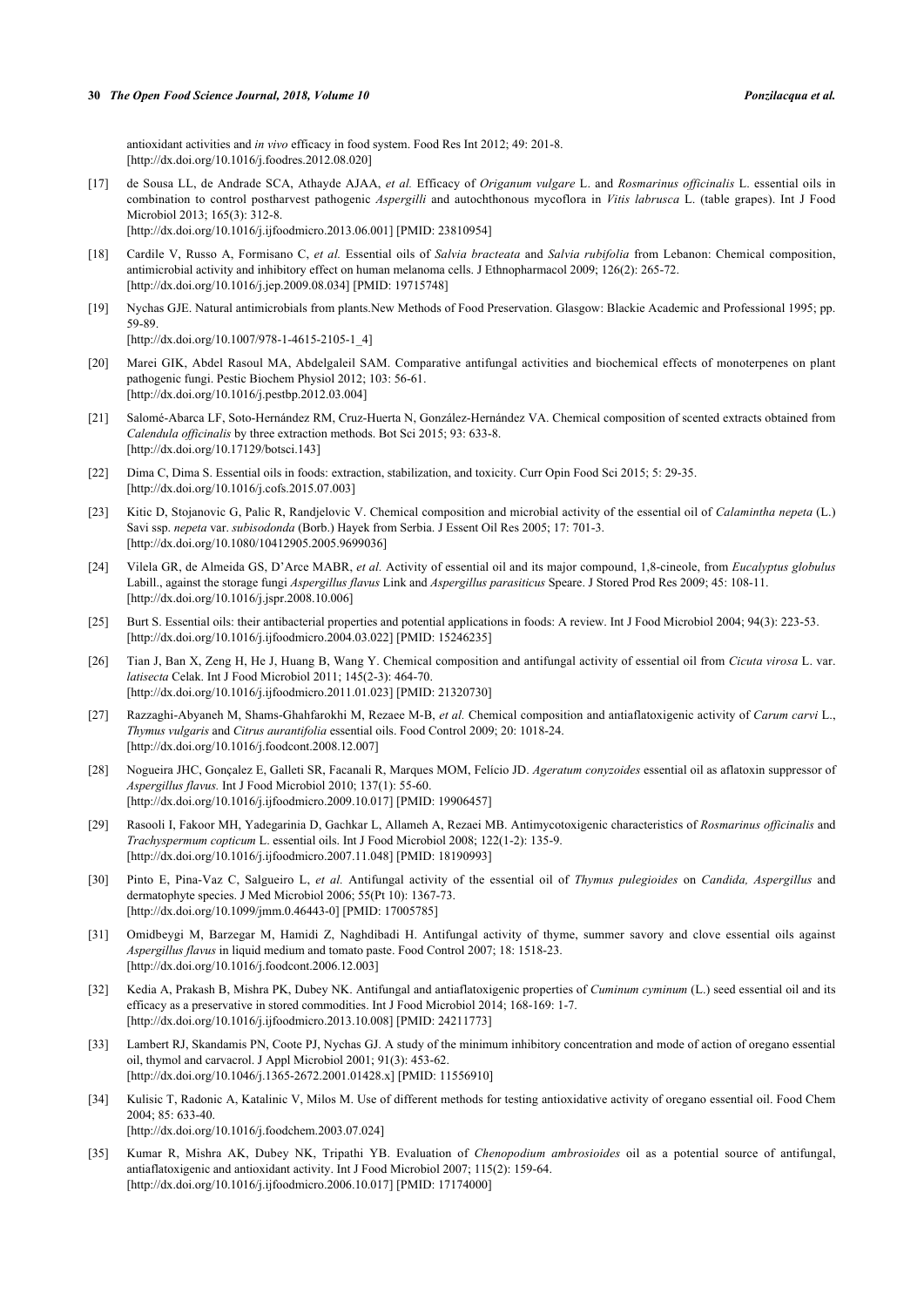- <span id="page-7-1"></span>[36] Razzaghi-Abyaneh M, Yoshinari T, Shams-Ghahfarokhi M, Rezaee M-B, Nagasawa H, Sakuda S. Dillapiol and Apiol as specific inhibitors of the biosynthesis of aflatoxin  $G_1$  in *Aspergillus parasiticus*. Biosci Biotechnol Biochem 2007; 71(9): 2329-32. [\[http://dx.doi.org/10.1271/bbb.70264\]](http://dx.doi.org/10.1271/bbb.70264) [PMID: [17827697](http://www.ncbi.nlm.nih.gov/pubmed/17827697)]
- <span id="page-7-2"></span>[37] Alinezhad S, Kamalzadeh A, Shams-Ghahfarokhi M, *et al.* Search for novel antifungals from 49 indigenous medicinal plants: *Foeniculum vulgare* and *Platycladus orientalis* as strong inhibitors of aflatoxin production by *Aspergillus parasiticus.* Ann Microbiol 2011; 61: 673-81. [\[http://dx.doi.org/10.1007/s13213-010-0194-1\]](http://dx.doi.org/10.1007/s13213-010-0194-1)
- <span id="page-7-5"></span>[38] Shukla R, Kumar A, Singh P, Dubey NK. Efficacy of *Lippia alba* (Mill.) N.E. Brown essential oil and its monoterpene aldehyde constituents against fungi isolated from some edible legume seeds and aflatoxin  $B_1$  production. Int J Food Microbiol 2009; 135(2): 165-70. [\[http://dx.doi.org/10.1016/j.ijfoodmicro.2009.08.002\]](http://dx.doi.org/10.1016/j.ijfoodmicro.2009.08.002) [PMID: [19726096](http://www.ncbi.nlm.nih.gov/pubmed/19726096)]
- <span id="page-7-3"></span>[39] Srivastava B, Sagar A, Dubey NK. Evaluation of *Cinnamomum tamala* oil and its phenylpropanoid eugenol for their antifungal and antiaflatoxigenic activity. Food Anal Methods 2011; 4: 347-56. [\[http://dx.doi.org/10.1007/s12161-010-9177-x\]](http://dx.doi.org/10.1007/s12161-010-9177-x)
- <span id="page-7-8"></span>[40] Singh G, Maurya S, DeLampasona MP, Catalan CAN. A comparison of chemical, antioxidant and antimicrobial studies of cinnamon leaf and bark volatile oils, oleoresins and their constituents. Food Chem Toxicol 2007; 45(9): 1650-61. [\[http://dx.doi.org/10.1016/j.fct.2007.02.031](http://dx.doi.org/10.1016/j.fct.2007.02.031)] [PMID: [17408833](http://www.ncbi.nlm.nih.gov/pubmed/17408833)]
- <span id="page-7-6"></span>[41] Kedia A, Prakash B, Mishra PK, Chanotiya CS, Dubey NK. Antifungal, antiaflatoxigenic, and insecticidal efficacy of spearmint (*Mentha spicata* L.) essential oil. Int Biodet Biodegr 2014; 89: 29-36. [\[http://dx.doi.org/10.1016/j.ibiod.2013.10.027](http://dx.doi.org/10.1016/j.ibiod.2013.10.027)]
- <span id="page-7-9"></span>[42] Apisariyakul A, Vanittanakom N, Buddhasukh D. Antifungal activity of turmeric oil extracted from *Curcuma longa* (Zingiberaceae). J Ethnopharmacol 1995; 49(3): 163-9. [\[http://dx.doi.org/10.1016/0378-8741\(95\)01320-2](http://dx.doi.org/10.1016/0378-8741(95)01320-2)] [PMID: [8824742](http://www.ncbi.nlm.nih.gov/pubmed/8824742)]
- <span id="page-7-10"></span>[43] Khattak S, Saeed-ur-Rehman , Ullah Shah H, Ahmad W, Ahmad M. Biological effects of indigenous medicinal plants Curcuma longa and Alpinia galanga. Fitoterapia 2005; 76(2): 254-7. [\[http://dx.doi.org/10.1016/j.fitote.2004.12.012\]](http://dx.doi.org/10.1016/j.fitote.2004.12.012) [PMID: [15810156](http://www.ncbi.nlm.nih.gov/pubmed/15810156)]
- <span id="page-7-4"></span>[44] Ferreira FD, Kemmelmeier C, Arrotéia CC, et al. Inhibitory effect of the essential oil of Curcuma longa L. and curcumin on aflatoxin production by Aspergillus flavus Link. Food Chem 2013; 136(2): 789-93. [\[http://dx.doi.org/10.1016/j.foodchem.2012.08.003](http://dx.doi.org/10.1016/j.foodchem.2012.08.003)] [PMID: [23122128\]](http://www.ncbi.nlm.nih.gov/pubmed/23122128)
- <span id="page-7-7"></span>[45] Gemeda N, Woldeamanuel Y, Asrat D, Debella A. Effect of essential oils on *Aspergillus* spore germination, growth and mycotoxin production: A potential source of botanical food preservative. Asian Pac J Trop Biomed 2014; 4(Suppl. 1): S373-81. [\[http://dx.doi.org/10.12980/APJTB.4.2014C857\]](http://dx.doi.org/10.12980/APJTB.4.2014C857) [PMID: [25183114](http://www.ncbi.nlm.nih.gov/pubmed/25183114)]
- <span id="page-7-11"></span>[46] Vijayanandraj S, Brinda R, Kannan K, et al. Detoxification of aflatoxin B<sub>1</sub> by an aqueous extract from leaves of *Adhatoda vasica* Nees. Microbiol Res 2014; 169(4): 294-300. [\[http://dx.doi.org/10.1016/j.micres.2013.07.008](http://dx.doi.org/10.1016/j.micres.2013.07.008)] [PMID: [23928380\]](http://www.ncbi.nlm.nih.gov/pubmed/23928380)
- <span id="page-7-12"></span>[47] Prakash B, Mishra PK, Kedia A, Dubey NK. Antifungal, antiaflatoxin and antioxidant potential of chemically characterized *Boswellia carterii* Birdw essential oil and its *in vivo* practical applicability in preservation of *Piper nigrum* L. fruits. Lebensm Wiss Technol 2014; 56: 240-7. [\[http://dx.doi.org/10.1016/j.lwt.2013.12.023](http://dx.doi.org/10.1016/j.lwt.2013.12.023)]
- <span id="page-7-13"></span>[48] Food and Drug Administration. Code of Federal Regulations (CFR). Title 21: Food and drugs. Chapter I - food and drug administration, department of health and human services, subchapter B - food for human consumption (continued), Part 182 - substances generally recognized as safe (GRAS), subpart a - general provisions, subpart 182.20 - essential oils, oleoresins, and natural extractives. Office of the Federal Register, Washington 2016.
- <span id="page-7-14"></span>[49] Tian J, Ban X, Zeng H, Huang B, Jingsheng H, Wang Y. *In vitro* and *in vivo* activity of essential oil from dill (*Anethum graveolens* L.) against fungal spoilage of cherry tomatoes. Food Control 2011; 22: 1992-9. [\[http://dx.doi.org/10.1016/j.foodcont.2011.05.018](http://dx.doi.org/10.1016/j.foodcont.2011.05.018)]
- <span id="page-7-15"></span>[50] Feng W, Zheng X. Essential oils to control *Alternaria alternata in vitro* and *in vivo.* Food Control 2007; 18: 1126-30. [\[http://dx.doi.org/10.1016/j.foodcont.2006.05.017](http://dx.doi.org/10.1016/j.foodcont.2006.05.017)]
- <span id="page-7-16"></span>[51] Anžlovar S, Likar M, Koce JD. Antifungal potential of thyme essential oil as a preservative for storage of wheat seeds. Acta Bot Croat 2017; 76: 64-71. [\[http://dx.doi.org/10.1515/botcro-2016-0044\]](http://dx.doi.org/10.1515/botcro-2016-0044)
- <span id="page-7-17"></span>[52] Ribeiro-Santos R, Andrade M, Melo N. Use of essential oils in active food packing: Recent advances and future trends. Trends Food Sci Technol 2017; 61: 132-40. [\[http://dx.doi.org/10.1016/j.tifs.2016.11.021](http://dx.doi.org/10.1016/j.tifs.2016.11.021)]
- <span id="page-7-18"></span>[53] Zabka M, Pavela R, Slezakova L. Antifungal effect of *Pimenta dioica* essential oil against dangerous pathogenic and toxinogenic fungi. Ind Crops Prod 2009; 30: 250-3. [\[http://dx.doi.org/10.1016/j.indcrop.2009.04.002](http://dx.doi.org/10.1016/j.indcrop.2009.04.002)]
- <span id="page-7-0"></span>[54] Azizkhani M, Tooryan F. Antioxidant and antimicrobial activities of rosemary extract, mint extract and a misture of tocopherols in beef sausage during storage at 4°C. J Food Saf 2015; 35: 128-36. [\[http://dx.doi.org/10.1111/jfs.12166\]](http://dx.doi.org/10.1111/jfs.12166)